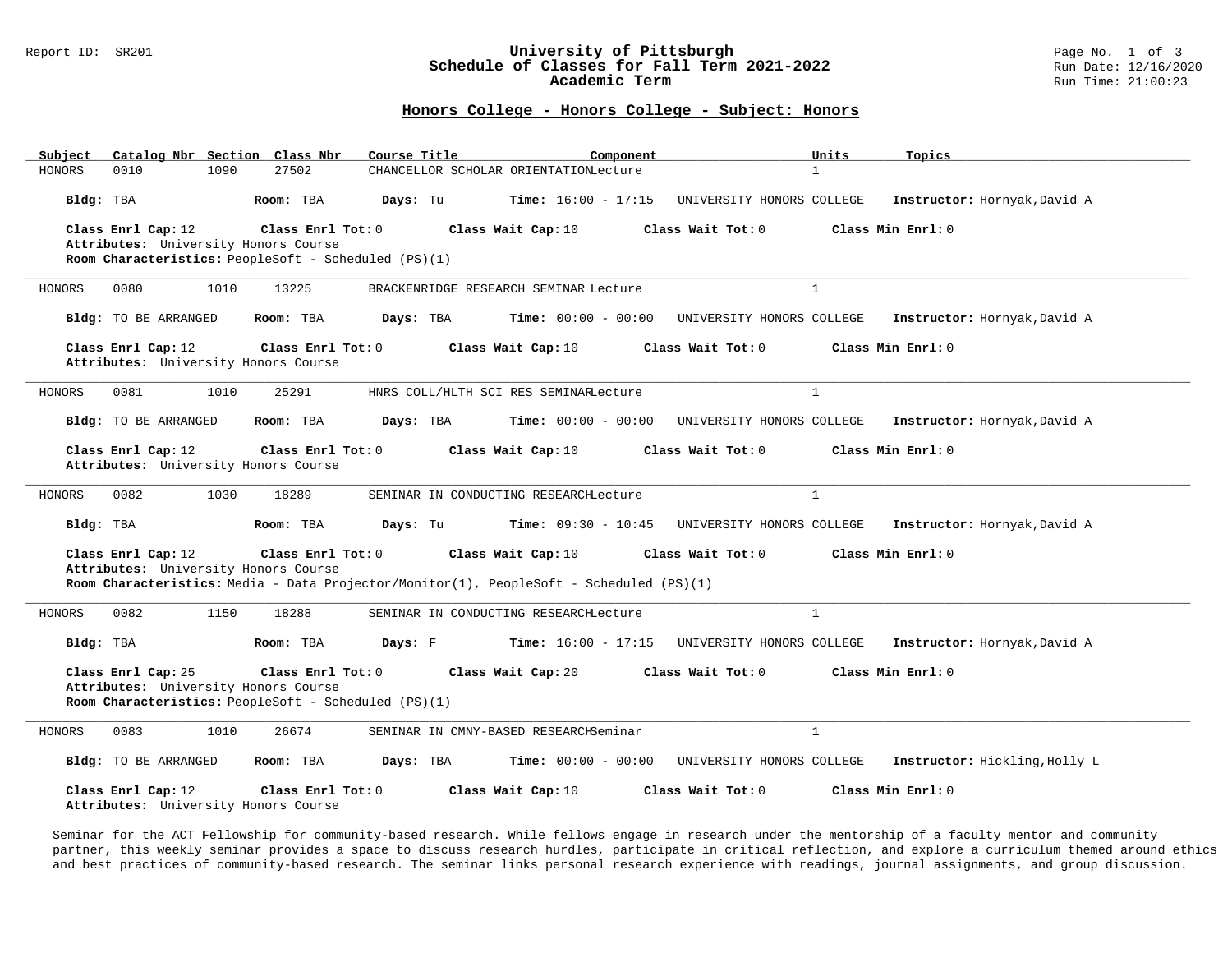| HONORS | 1010                        | 1500 | 24500                                                     | SPECIAL TOPICS SEMINAR |                    | Seminar               |                   |                                                                 |
|--------|-----------------------------|------|-----------------------------------------------------------|------------------------|--------------------|-----------------------|-------------------|-----------------------------------------------------------------|
|        | <b>Bldg:</b> TO BE ARRANGED |      | Room: TBA                                                 | Days: TBA              |                    | $Time: 00:00 - 00:00$ |                   | ELSIE HILLMAN FELLOWS SEMINARInstructor: Mavero, Meredith Leigh |
|        | Class Enrl Cap: 12          |      | Class Enrl Tot: 0<br>Attributes: University Honors Course |                        | Class Wait Cap: 10 |                       | Class Wait Tot: 0 | Class Min Enrl: 0                                               |

The Elsie Hillman Honors Scholars program is a community-based internship program designed to foster experiential and integrative learning in affiliated community organizations. Students are matched with community partners in the Pittsburgh region to develop student- and agency-led projects that advance the goals and mission of the organization and develop the student¿s leadership skills and understanding of the agency¿s work. Students develop an in-depth understanding of the organization and the community it serves as they collaborate with their mentors. Additionally, Elsie Scholars participate in a bi-weekly, interdisciplinary seminar where they join their peers to report on their progress, receive instruction, and examine the leadership qualities and character of Elsie Hillman.

| HONORS    | 1010                                                       | 1510 | 26675               |                                                             | SPECIAL TOPICS SEMINAR |                    |                              | Seminar         |                           |         |                                    |
|-----------|------------------------------------------------------------|------|---------------------|-------------------------------------------------------------|------------------------|--------------------|------------------------------|-----------------|---------------------------|---------|------------------------------------|
| Bldg: TBA |                                                            |      | Room: TBA           | Days: M                                                     |                        |                    | <b>Time:</b> $15:00 - 16:25$ |                 | SUSTAINABLE AGRICULTURE   |         | Instructor: Allebach, Randall Ward |
|           | Class Enrl Cap: 12<br>Attributes: University Honors Course |      | Class Enrl Tot: 0   | <b>Room Characteristics:</b> PeopleSoft - Scheduled (PS)(1) |                        | Class Wait Cap: 10 |                              |                 | Class Wait Tot: $0$       |         | Class Min $Enr1:0$                 |
| HONORS    | 1905                                                       | 1010 | 13224               |                                                             | BPHIL THESIS RESEARCH  |                    |                              | Thesis Research |                           | $1 - 6$ |                                    |
|           | <b>Bldg:</b> TO BE ARRANGED                                |      | Room: TBA           | Days: TBA                                                   |                        |                    | <b>Time:</b> $00:00 - 00:00$ |                 | UNIVERSITY HONORS COLLEGE |         | Instructor: Hornyak, David A       |
|           | Class Enrl Cap: 10<br>Attributes: University Honors Course |      | Class Enrl Tot: $0$ |                                                             |                        | Class Wait Cap: 10 |                              |                 | Class Wait $Tot: 0$       |         | Class Min $Enr1:0$                 |

**\_\_\_\_\_\_\_\_\_\_\_\_\_\_\_\_\_\_\_\_\_\_\_\_\_\_\_\_\_\_\_\_\_\_\_\_\_\_\_\_\_\_\_\_\_\_\_\_\_\_\_\_\_\_\_\_\_\_\_\_\_\_\_\_\_\_\_\_\_\_\_\_\_\_\_\_\_\_\_\_\_\_\_\_\_\_\_\_\_\_\_\_\_\_\_\_\_\_\_\_\_\_\_\_\_\_\_\_\_\_\_\_\_\_\_\_\_\_\_\_\_\_\_\_\_\_\_\_\_\_\_\_\_\_\_\_\_\_\_\_\_\_\_\_\_\_\_\_\_\_\_\_\_\_\_\_**

This course is restricted to students whose application to Bachelor of Philosophy degree candidacy has been approved.